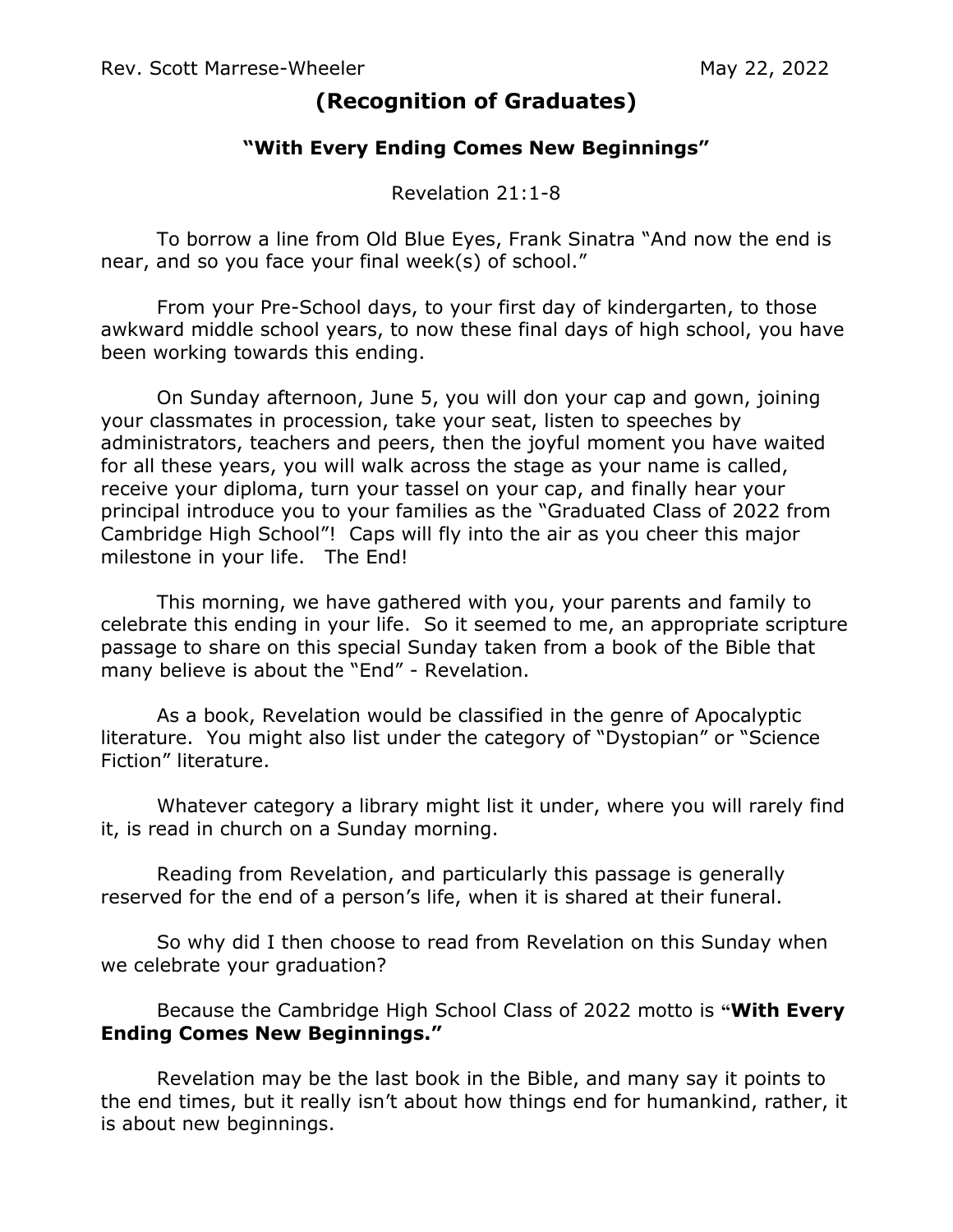Listen to these words in Revelation 21:1: **"Then I saw a new heaven and a new earth; for the first heaven and the first earth had passed away, and the sea was no more. And I saw the holy city, the new Jerusalem, coming down out of heaven from God, prepared as a bride adorned for her husband. And I heard a loud voice from the throne saying, 'See, the home of God is among mortals. God will dwell with them as their God; they will be his peoples, and God himself will be with them; he will wipe every tear from their eyes. Death will be no more; mourning and crying and pain will be no more, for the first things have passed away.' And the one who was seated on the throne said, "See, I am making all things new."**

Written at time of great world turmoil, persecution, violence, destruction and death at the hands of the Roman Empire under Caesar Domitian, sometime around 95-96 CE. The writer is believed to be John the Elder, who was imprisoned on the Greek island of Patmos, for speaking out against the Empire.

He is writing to seven faith communities (churches) located in modern day Turkey, encouraging them in the midst of all the evil, violence, death and destruction, to keep hope alive.

John isn't able to say directly what he wants to share with the people he is writing to, he knows the Empire will read his letters, so he writes in this creative style, using metaphors, apocalyptic imagery, and coda messages that they would be able to understand. He wants them to trust that as dark of times as it seems, God is with them still, and in the end, as it was in the beginning, God will make all things new.

John the Elder's words could easily have been written to you and your classmates given all you have been through in your short lives.

During your past 18 years, you have only known America at war in Afghanistan and Iraq, and now in Ukraine.

Your generation has had to practice lock-down drills for fear of yet another school shooting, which have become to common place in our nation, claiming far too many lives.

Your generation is facing a climate crisis that our generation has too long ignored, putting into question the future of the earth, God entrusted to our care.

You watched a violent insurrection against the United States Government unfold, that is still threatening to bring an end to our democracy and your future.

Your class has walked out, joining your peer, Greta Thunberg for global Climate Strikes; the youth from Parkland in the national March For Our Lives to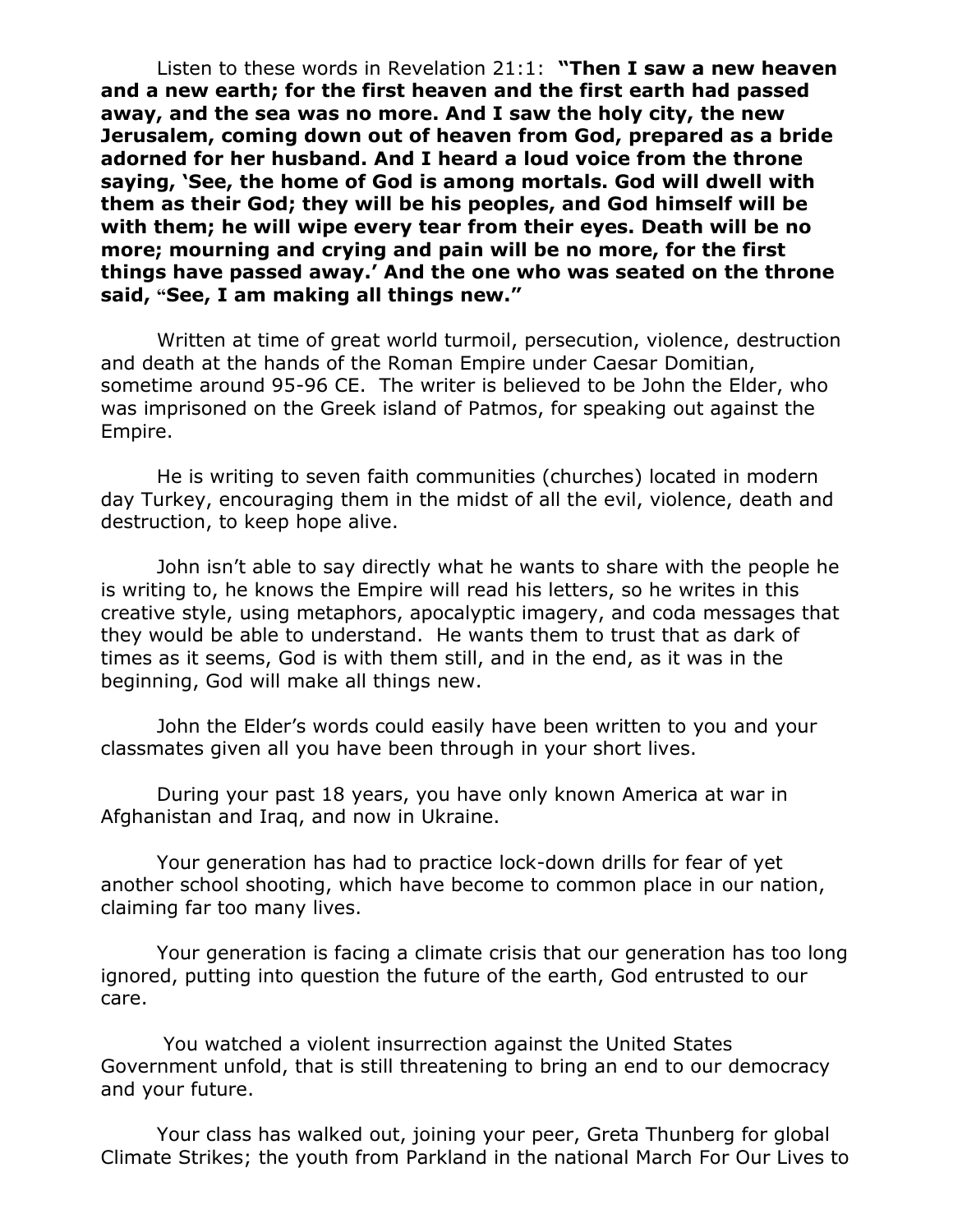end gun violence; your classmates of color who are seeking racial justice by reminding us of our nation's true history and that Black Lives and Indigenous People's Lives Matter.

And you have had to face a global pandemic, which forced schools to close, moving your classes online, and has now claimed over a million lives, and is still very much impacting your lives and ours.

When you think about it, perhaps a better class motto might have been "I Survived!"

I am not sure how your class motto was chosen or who chose it, but I think it is very appropriate, and I would like to believe that John the Elder would concur.

"With every ending comes a new beginning" is a good way to sum up the whole of Revelation.

It is also the best way to describe this moment in your lives.

Yes, you are coming to the end of your primary and secondary education, you are not coming to the end of your learning. Life doesn't end nor does learning.

I am sure you have heard the phrase, "life-long learners". And you are, as you prepare to head off into your new beginnings at college.

The writer, John Irving, in his book, "The World According to Garp" says, **"You only grow by coming to the end of something and by beginning something else."**

This is the message of faith we proclaim as followers of Jesus, when we talk about death and resurrection. There can be no new life, new beginning, resurrection without bring an end to something.

Writing in his article - "The Most Revealing Book of the Bible", Vernard Eller says: **"John (the Elder) talks of a new heaven and a new earth. Yet it is significant that he speaks of a new heaven and earth rather than a completely different "something else," a "somewhere else" totally divorced from what had gone before. In short, although John wants to speak of newness, he also wants to affirm a continuity with what had been previously. God will make "all things new"--not "all new things."**

Trevor and Jacob, this applies to your lives as well. While your school days are coming to an end, there is a continuity that goes with you into the new beginnings before you.